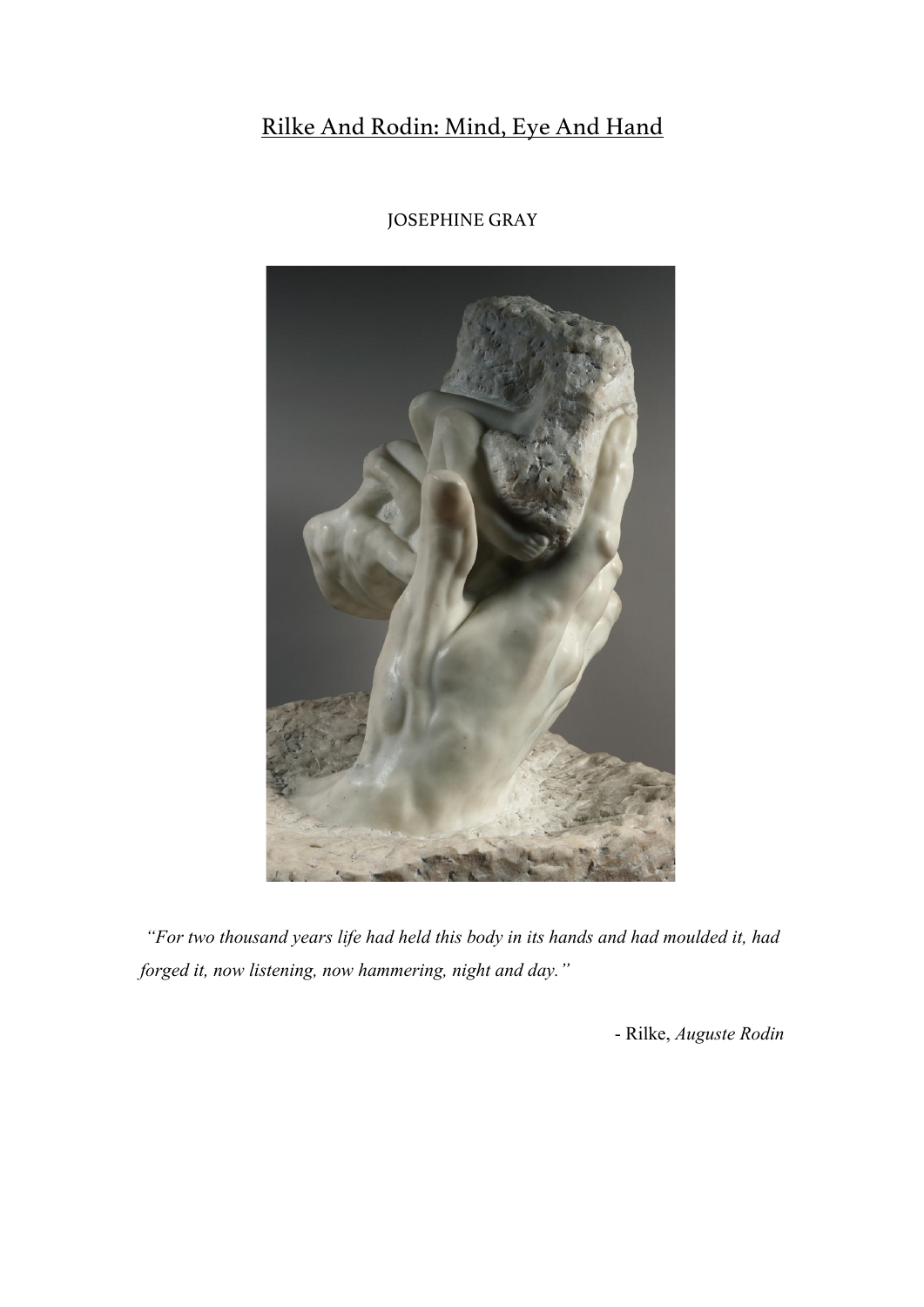### **Introduction**

Are words above materiality? Or is materiality above words? These questions are not easy to answer, or even to ask. This essay will try to ask them in direct connection to the relationship between August Rodin and Rainer Maria Rilke. By omitting any kind of hierarchical relationship that has been discussed between the two (Paulsen, 1943), I will instead trace the difference between words and images in the two artists. Three thematic sections will be touched upon, *mind, eye* and *hand.* The themes deal with the connection between intellect and body and will enable a discussion on the primacy of either words or images. By following the development of Rodin's influence upon Rilke it will become clear that although Rilke found many images in Rodin a difference remained with regards to mental images. That difference, I will argue, made Rilke struggle immensely with his own art, yet enabled him to transcend all fixed materiality.

## **I. Mind**

"*Rodin's message and its significance are little understood by the many men who gathered about him. It would be a long and weary task to enlighten them […]*" (Rilke, 8).

On what does the mind operate if not on ideas that come from the surrounding world. Looked at objectively that world is a world we all share. If a conclusion were to be drawn from those statements it would be the following: the mind operates on ideas from an objectively known world. How, then, could the problem of enlightenment emerge as posed by Rilke with regards to his friend Rodin?

Is the idea of reality mentioned above manifested in the mind of the artist? Or is it merely a reflection on a scientific model of apprehension? In his essay *Eye And Mind* Merlau-Ponty addressed this problem aiming exactly at those Rilke felt to be a "long and weary task to enlighten". Describing the scientific model of thinking he urges for a "return to "there is" which precedes it; to the site, the soil of the sensible and humanly modified world such as it is in our lives and for our bodies [...] (122)". That "there is" in a "humanly modified world" is the universe in which Rodin moves and a universe transferred onto his younger friend Rilke.

"There is" leaves open the possibility for a first whiff of an idea to arrive from a gesture, a scent, a texture etc., which will plant itself firmly in the mind of the creator. Nowhere else do the seeds of creation grow so well. As the seat of theoretical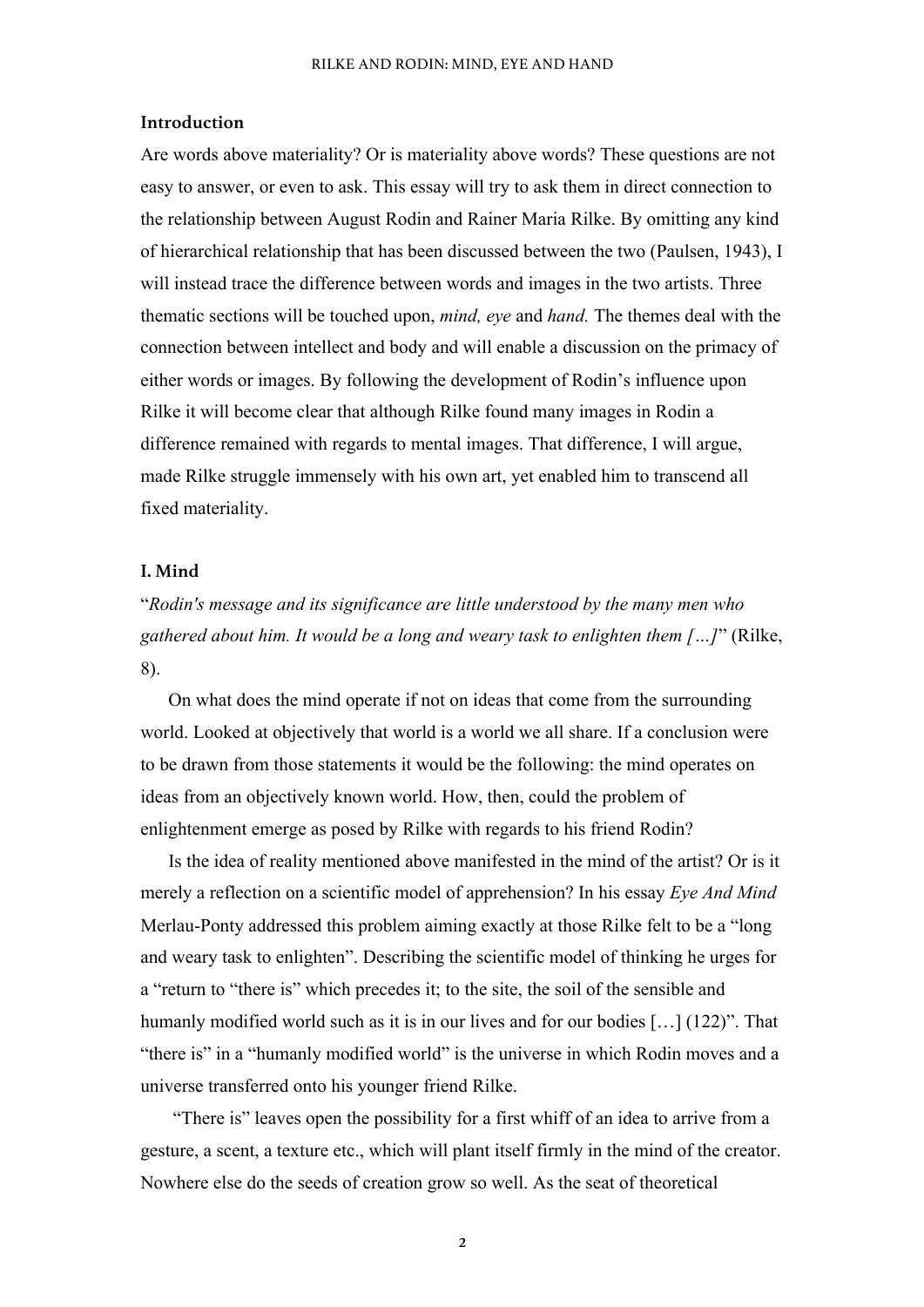knowledge once an idea has been planted it can grow, finding nurture from the manifold crevices each containing forms ready to be actualized. The Rodin of Rilke is a man who has guarded the plantation of those ideas in the mind with the utmost care, never taking one step pre-maturely for risk of losing some crucial aspect from the fullness of the idea to be actualized;

He began with the seed beneath the earth, as it were. And this seed grew downward, sunk deep its roots and anchored them before it began to shoot upward in the form of a young sprout. This required time, time that lengthened into years. "One must not hurry," said Rodin to the few friends who gathered about him, in answer to their urgence (Rilke, 16).

Emerging from this view of mind is a notion that denies conceptual priority over the sensible world. It is a mind in which images are allowed to grow until they reach a state of urgent conception through the tools of the artist – the hands. Of this Rilke writes; "[t]he impressions do not change within it but accustom themselves to their dwelling-place and rise from it into his hands as though they were the natural gestures of these hands" (54). Rendering the mind sensible also means rendering it material, which in turn welcomes manipulation. Through the hands of the artist manipulation becomes possible resulting in the simultaneous weakness and strength against the scientific mind-set. This Janus-like movement is seen in Rilke, through his words, and Rodin, through his sculpture, as a distortion and amplification of their subject-matter. Here illustrated in an excerpt from Rilke ambiguously telling of Rodin's youth:

He is a man rich in years; and his life is one that cannot be related. It began and still continues; stretches out deeply into a great age, and to us, it seems as though it had passed many hundreds of years ago. It perhaps had a childhood; a childhood in poverty—dark, groping and uncertain (9).



The passage leaves the reader in doubt of whether or not this image of childhood is phantasy or actuality, while simultaneously redeeming any potential falsehood in virtue of the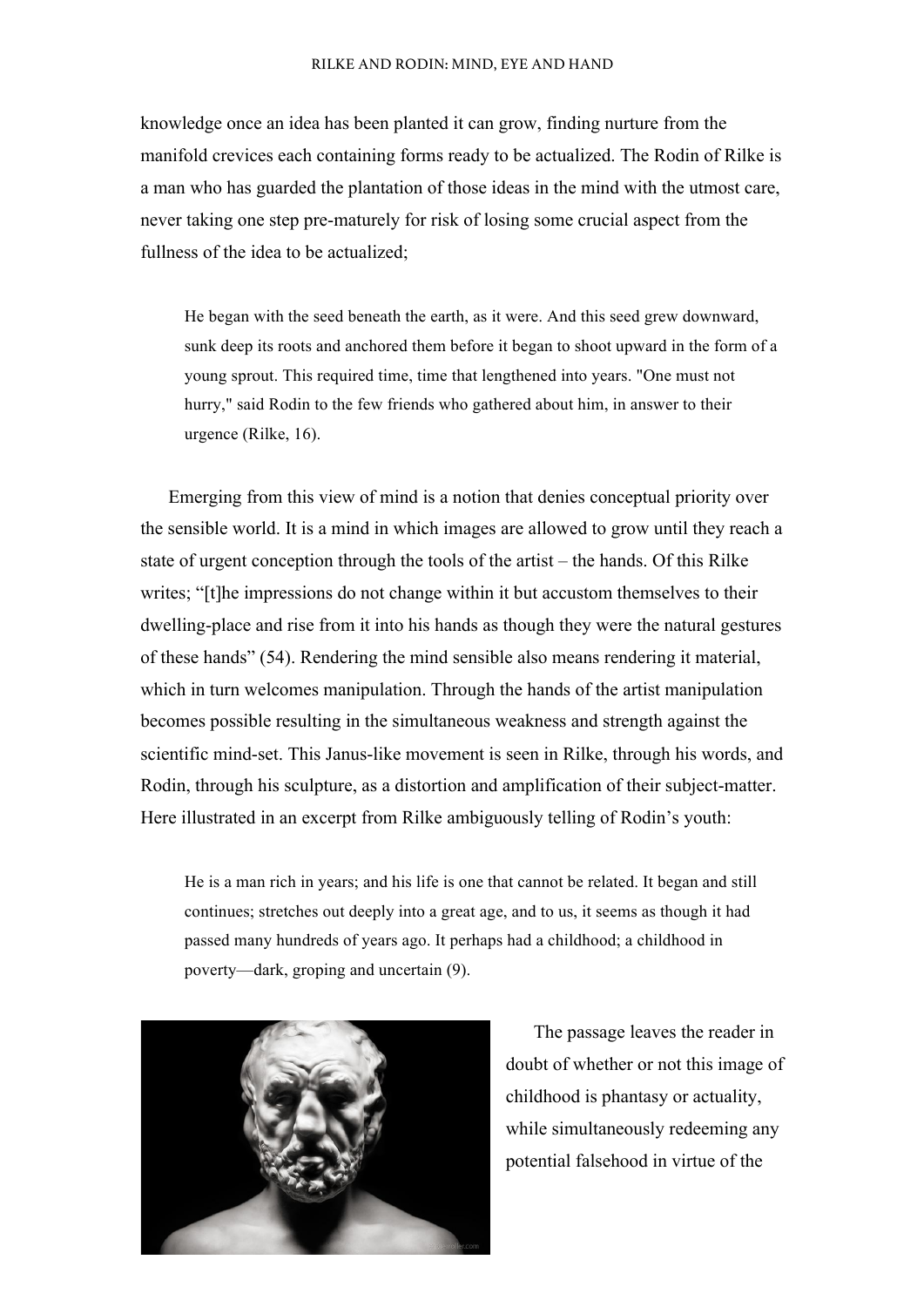style it is written. Leading the reader to disregard truth as the indicating value of goodness, but rather literary audacity, or in short – beauty. The same movement is manifested in Rodin's "L'homme au Nez Cassé".

A man is exposed with all his flaws and inconsistencies, yet the beauty of its execution and care traverses beyond the main trait of the nose, it even transcends the title which acts as the antithesis to what beauty should be. What Rodin does in sculpture Rilke does in words, namely the transgression of preconceived ideals governing the structure of judgment.

# **II. Eye**

We have just seen that for Rilke and Rodin the mind becomes a material vehicle for ripening of ideas to occur. Those same ideas, whence do they emerge? Or rather, which sense organ is the receptacle of the form to be actualized? We have already seen that the hands prevail in the execution of the artwork, a point we will return to later, but what about the delineation of the figure? When tracing a building with our eyes, or imagining a person with our inner eye the contour made seems to be selfcontained. By gathering all the surfaces of the things the trace is made according to the perfection of the things seen or thought of, or, more accurately, is made as an absolute knowledge which keeps oozing perfection due to its invariable landscape. One glimpses the act of this when Rilke writes:

It must not demand nor expect aught from outside, it should refer to nothing that lay beyond it, see nothing that was not within itself; its environment must lie within its own boundaries (27-28).

The attitude of seeing as an absolute knowledge leads one to think of Henri Bergson when he writes "the absolute is perfect in that it is perfectly what it is" (135). The absolute perfection here adhering to the method of sight that transports one to the inside of an object, in short, to an intuition of the object (16). Furthermore, it directly unveils the artistic genius of Rodin, of which Rilke sees. Due to the difficulty of practising the type of perception as seeing 'from within the object' Tubach subtly notes that Rilke "felt frequently that he failed to satisfy the demands which the writing of poetry made on him" (242). In Rilke's own words the admiration for this ability in Rodin is made lucid,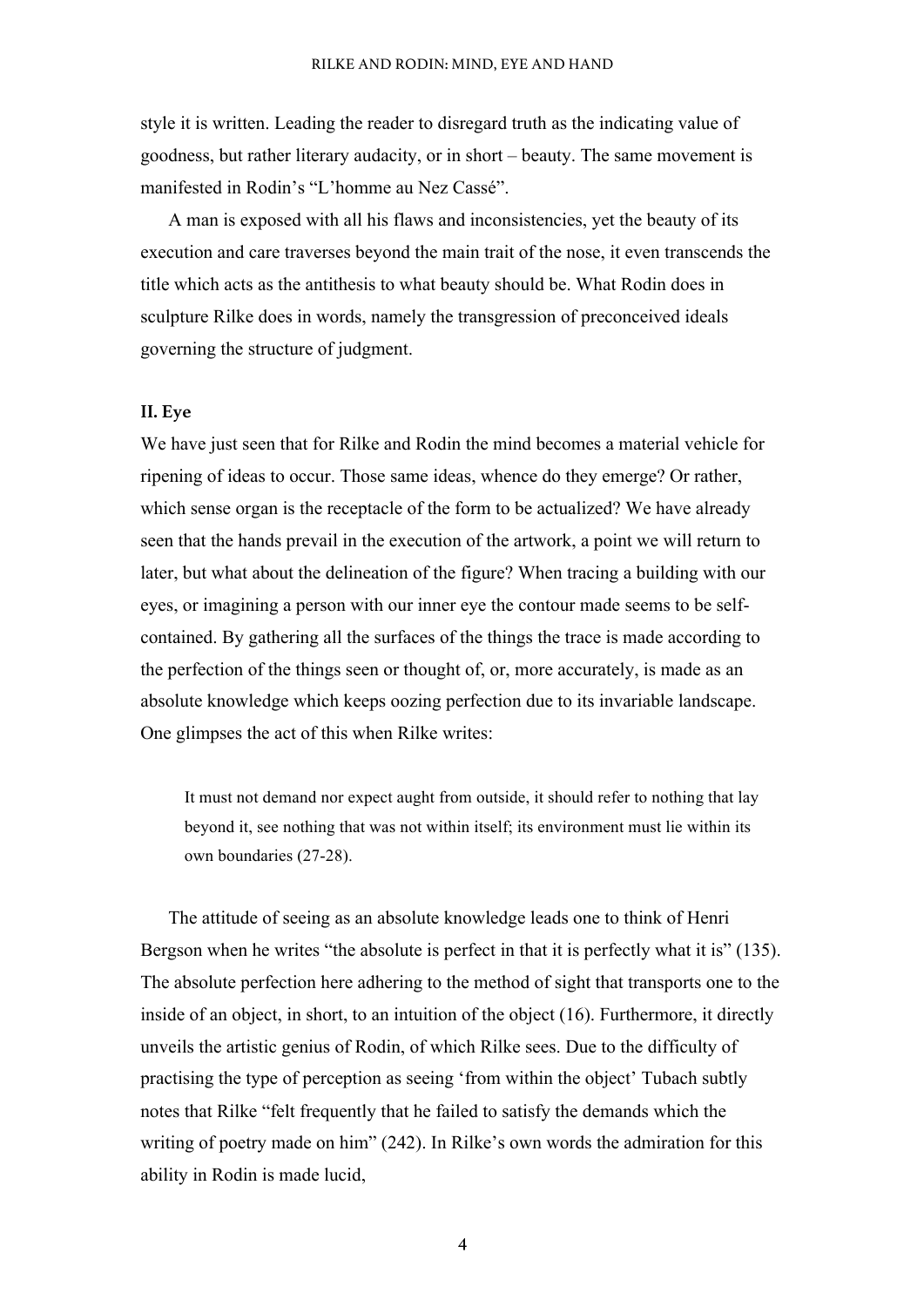If doubts or uncertainties assailed him, […] these influences found in him a quiet, erect resistance, a defiance, a strength and confidence—all the not-yet-unfurled flags of a great victory (20).

The sight, as has been laid out above, becomes the medium in which inanimate objects come alive, be it marble or words. The struggle Rilke found himself in was how to transform words into living beings, a struggle quite different from Rodin's who already had the material in front of him. For Rilke the conjuring up of words that could come alive in the mind of the reader was the main point of research, a research that took as its point of departure lessons learned from Rodin – the human body.

### **III. Hand**

In poetry and sculpture creation emerges from the hand. Materials differ, yet the craft is brought forth via the sensitivity of the fingers and palms. It is as if the hand embodies the mind as well as the body and is the giver of shape. The shape that is outlined does not necessarily represent a whole figure, but rather fragments that seem to symbolize the essence of a whole being, letting go of the superfluous parts that sums up the whole, focusing only on the most important ones. One sees this is Rodin's art, especially his torsos, his figures from the *Gate of Hell* and the works of separate body parts, such as hands and feet. The same is seen in Rilke, especially in *The Notebooks of Malte Laurids Brigge,* as Scholz notes when she writes that Rilke is interested in the dismemberment of the body and its physicality as a means of transcending the individual (71). This action of fragmentation is clearly seen in *The Notebooks*; "[n]ow you have gathered yourself up; you see your own end before you, in your own hands; every now and then, with an imprecise movement, you trace the contours of your face." (43). The hands that cannot hold together ones own identity is the same fragmentation in Rodin, taken one step further. Here it is no longer a question of representation or beauty, but rather about how one can no longer 'hold oneself in ones own hands', in other words, the identity of the poet as creator is constantly evading him since he cannot maintain his own persona. This is also seems to signify a main difference between Rodin and Rilke; while the sculptor defines himself and his ideas through material objects the poet only has his mental images to rely on through a medium which he himself is the author of – words.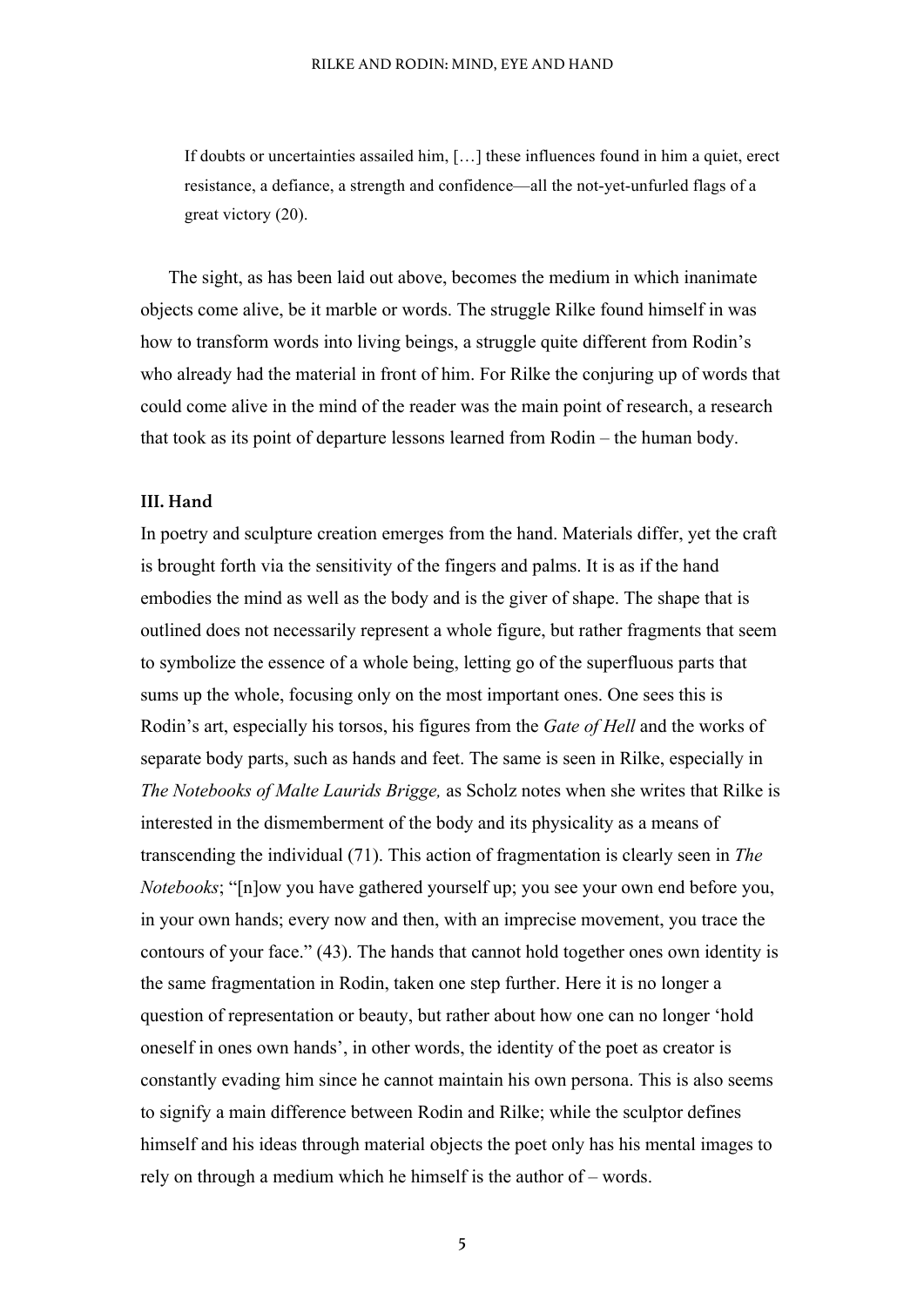The inspiration for the poet's evading of himself seems nevertheless to have come from the visual imprints of Rodin. Rilke devotes to Rodin the visual correspondence in his sculptures to the literary and bodily experience of man losing sight of aims and meaning in life when he writes that "[m]an's movements have become more hesitating" (*Rodin,* 40). The hesitation found in life is picked up by Rodin in his work and takes on a greater meaning for Rilke as he sees these 'hesitating movements' in Rodin's sculptures. The same movements Rilke saw in his daily life are now cut-out in stone and the hand that made them is at the same time the hand of the 'hesitating man', namely himself.

### **Conclusion**

The question whether images are above words or vice versa was posed in the beginning. Did we manage to answer it? Probably not, and probably it is an impossible task. Yet it needs to be asked of us. All of us are affected by material images; how do we render them mental and how much does imagination have to do with the process. Did Rilke conjure up his own fancies based on Rodin's perception of objects and the human body, or did he see something eternal that words had yet to master? I believe he saw the latter. Rilke found a way to touch upon the eternity of materiality by transforming them into mental images that we can all share. He did not submit to a fleeting idealism of images but rather persevered with and through the materiality of the objects and bodies of his words rendering them just as vivid and ambiguous today as they were when he wrote them.

Ambiguousness and vivacity are also keywords that our senses submit to. For that very same reason the focus on *mind, eye* and *hand* has been put to the fore in order to show that as sentient beings we can choose to see wholes or parts. We are all subject to our own phantasms which haunt our minds incessantly, of perceptions which thwart simple objects into demons of the night or heavenly saviors. Never is our mind at rest from the impressions of the world. All we are left with are multiple methods of interpretation.

The difference in Rilke's interpretation is that he involved not only the mind but also the very essence of our materiality – the touch of the hand – and showed its elusiveness where his friend Rodin was bound by another medium wholly material.